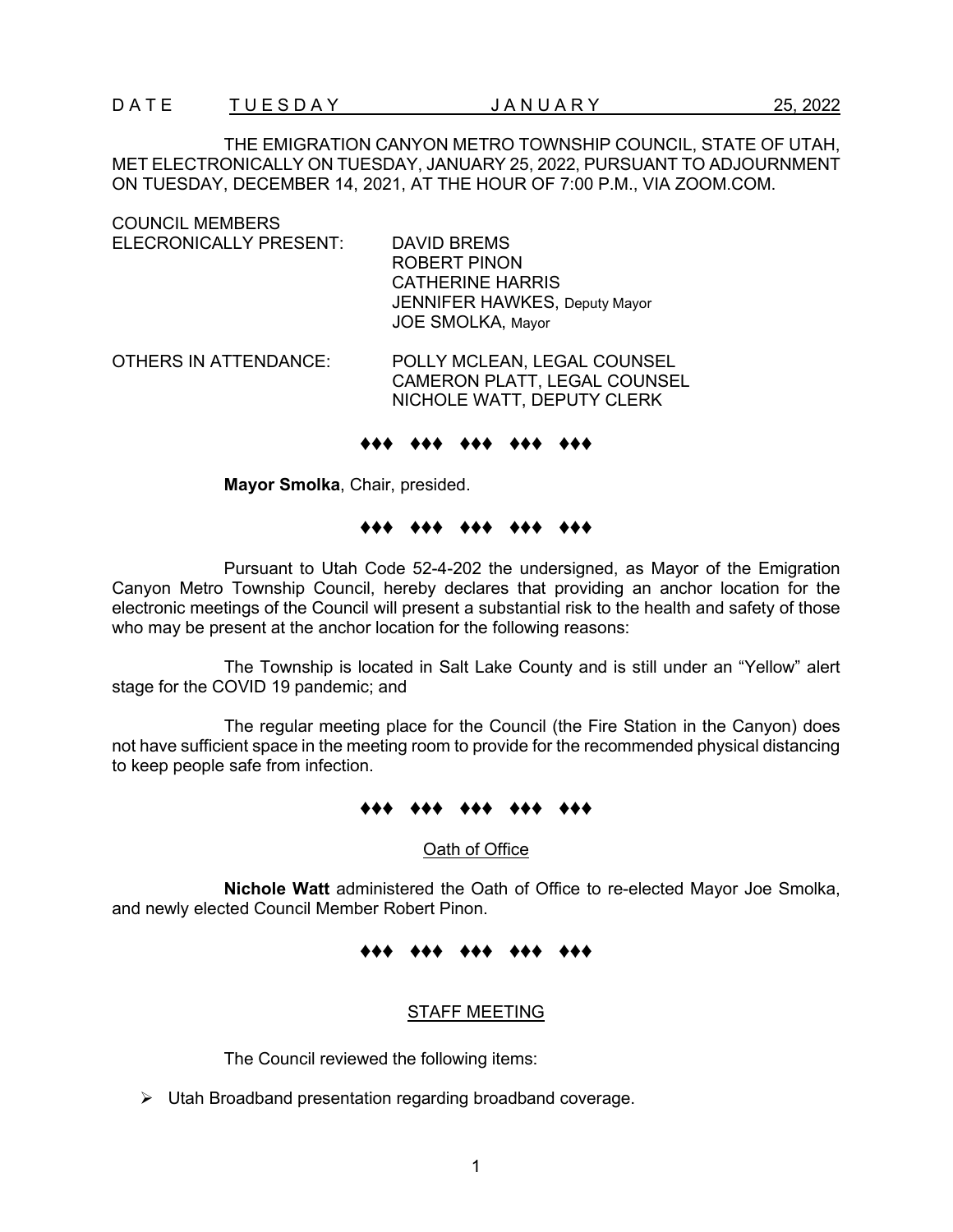- Emigration Canyon Metro Township General Plan
- $\triangleright$  Mayor Report
	- Reviewed current COVID cases in Emigration Canyon and vaccination numbers.
	- Mayor Smolka was appointed to the Wasatch Front Transportation Committee.
- $\triangleright$  Consideration of in-person meetings.
- Greater Salt Lake Municipal Services District (MSD) Bond.

### ♦♦♦ ♦♦♦ ♦♦♦ ♦♦♦ ♦♦♦

### PUBLIC MEETING

#### Recognize Visiting Officials

**Mayor Smolka** welcomed Council Member Pinon to the Emigration Canyon Metro Township Council and thanked former Council Member Bowen for his years of service.

# ♦♦♦ ♦♦♦ ♦♦♦ ♦♦♦ ♦♦♦

Election of Leadership

*Election of Mayor and Deputy Mayor*

Council Member Brems, seconded by Council Member Harris, motioned to nominate Mayor Smolka to serve as Mayor and Deputy Mayor Hawkes to serve as Deputy Mayor of Emigration Canyon Metro Township. The motion passed unanimously.

# ♦♦♦ ♦♦♦ ♦♦♦ ♦♦♦ ♦♦♦

Citizen Input

None.

# ♦♦♦ ♦♦♦ ♦♦♦ ♦♦♦ ♦♦♦

Reports from Municipal Service Providers

*Emigration Canyon Community Council Report (ECCC)*

**Bill Tobey** stated the USFS Wildfire Research Team will present the findings from its study of community preparedness tomorrow morning from 9:00 – 10:30 a.m. via Zoom. Plans for the wildfire season is being finalized. The fire station has been reserved for the Firewise open house on May 7, 2022. The fuel mitigation part of the plan will include a canyon-wide chipping services possibly one or two fuel break projects. Emigration Canyons liaison for the state Division of Forestry Fire and State Lands has accepted a new role as Area Manager but will remain the ECCC liaison. The ECCC is monitoring the parking situation at This Is the Place Heritage Park. There was a meeting with Sunnyside East Community Council (SECC), park management, and Salt Lake City to discuss the parking issues. Depending on the outcome of the meeting, ECCC may consider submitting a letter in support of SECC's position that events need better planning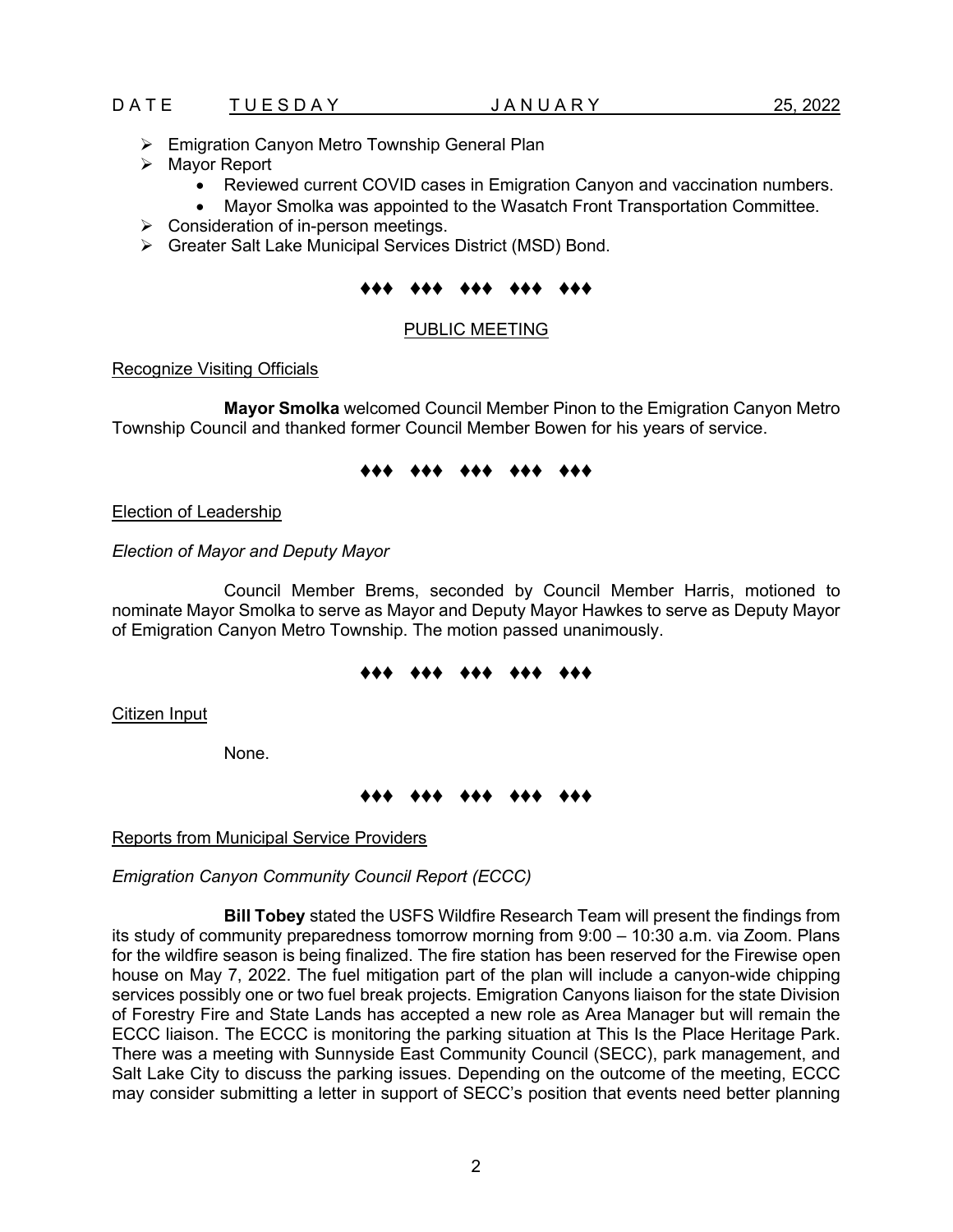to limit the impacts on surrounding neighborhoods. Annual training for community council members will be held by the Association of Community Councils Together was postponed, a new date has not been announced.

− − − − − − − − − − − − − −

*Unified Police Department (UPD)* 

**Detective Jake Elsasser** reviewed Emigration Canyon calls for service stating there were 43 calls for service with 10 initial reports.

**Chief Wayne Dial** stated the legislature is considering H.B. 72, a bill that will require an inspection of noise suppression equipment at the time of a vehicle emissions inspections as a prerequisite to registration of a motor vehicle. If the bill passed, it would have a big effect in the canyon and across the valley.

− − − − − − − − − − − − − −

*Unified Fire Authority (UFA)*

**Captain Michael Conn** stated the first year of the 2021-2023 Strategic Plan has been completed and division leaders are reviewing action items and accomplishments for the year to present to the UFA Board. The 2022-2023 budget presentations will begin, with the Chief proposing a 5.5 percent wage increase. The Finance Committee will make its final recommendations to the UFA board in May and the final budget will be adopted in June. Three candidates are being considered to replace Chief Dan Peterson when he retires. There will be a meet and greet with the candidates on March 9, followed by interviews and presentations the next day. Final recommendations will be made to the UFA board on March 15 and the Change in Command ceremony will be held on April 2. Recruit camp will begin in February with at least 26 candidates, six additional candidates are pending offers. A groundbreaking for station 102 was held in December and construction has begun. An official notice to replace Captain Conn has been posted, the deadline to submit a letter of interest is February 4. The goal is to have the hiring process done by mid-February. The Council is invited to participate in the process to choose a liaison that will best fit in its community.

*Unified Fire Authority (UFA) Budget Presentation*

**Council Member Harris** stated UFA is working on the budget. The Finance Committee is reorganizing because a board member has left. She will be attending the finance committee meetings.

**Captain Michael Conn** stated the current budget is online and broken down. It explains what the goals are to spend each dollar.

# ♦♦♦ ♦♦♦ ♦♦♦ ♦♦♦ ♦♦♦

Council Business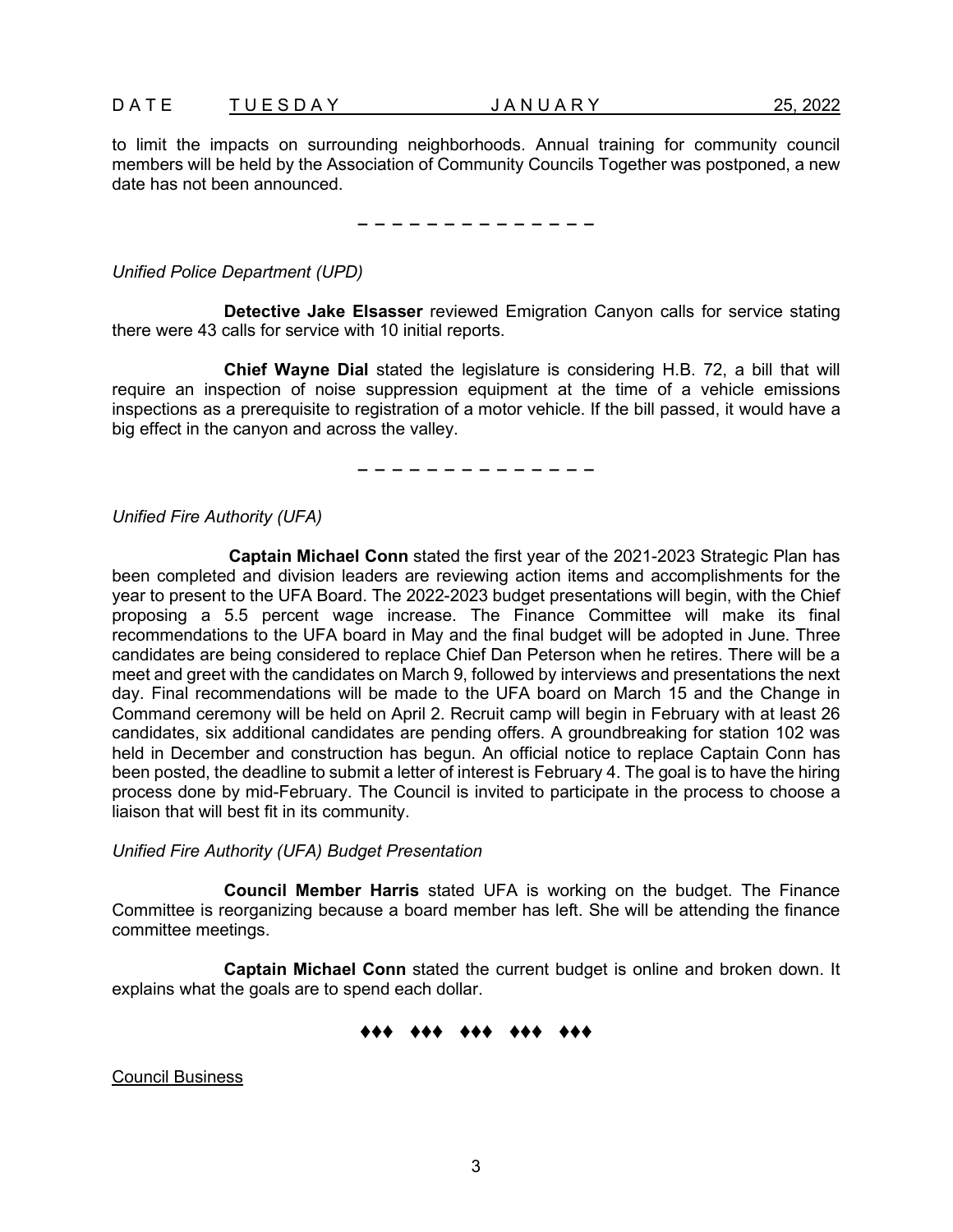### D A T E T U E S D A Y Y A N U A R Y Y A Y A T U E S D A Y Z5, 2022

*Appointment of Records Officer*

**Mayor Smolka** stated the Council needs to appoint a Records Officer for Emigration Canyon Metro Township. There is a training that is required for this position.

**Council Member Pinon** volunteered to be the Records Officer.

Mayor Smolka, seconded by Council Member Harris, motioned to appoint Council Member Pinon to serve as Emigration Canyon Metro Township's Records Officer. The motion passed unanimously.

− − − − − − − − − − − − − −

*Hiring of an Administrator*

**Council Member Harris** stated she does not have any updates at this time.

**Mayor Smolka** asked Council Member Harris and Brems to get in contact with Brooke Barnes, Human Resources and Payroll Specialist, Greater Salt Lake Municipal Services District (MSD), to complete the job description.

− − − − − − − − − − − − − −

*Board Appointments*

**Mayor Smolka** reviewed the various local district boards and who is currently appointed to them. Salt Lake County Animal Services is an advisory board and does not require a Council Member to be appointed to it. Former Council Member Gary Bowen has expressed interest in remaining the Emigration Canyon Metro Township representative.

The Council agreed to serve on the following boards:

| <b>Council Member</b>       | Board                                                                                                                                                              |
|-----------------------------|--------------------------------------------------------------------------------------------------------------------------------------------------------------------|
| Mayor Smolka                | Greater Salt Lake Municipal Services District (MSD)<br>Council of Governments (COG)<br>Landfill Council<br>Wasatch Front Regional Council Transportation Committee |
| Deputy Mayor Hawkes         | Association of Municipal Council                                                                                                                                   |
| <b>Council Member Brems</b> | Unified Police Department (UPD)<br>Salt Lake Valley Law Enforcement Service Area (SLVLESA)                                                                         |
| Council Member Harris       | Unified Fire Authority (UFA)<br>Unified Fire Service Area (UFSA)                                                                                                   |
| Council Member Pinon        | Wasatch Front Waste and Recycling District (WFWRD)                                                                                                                 |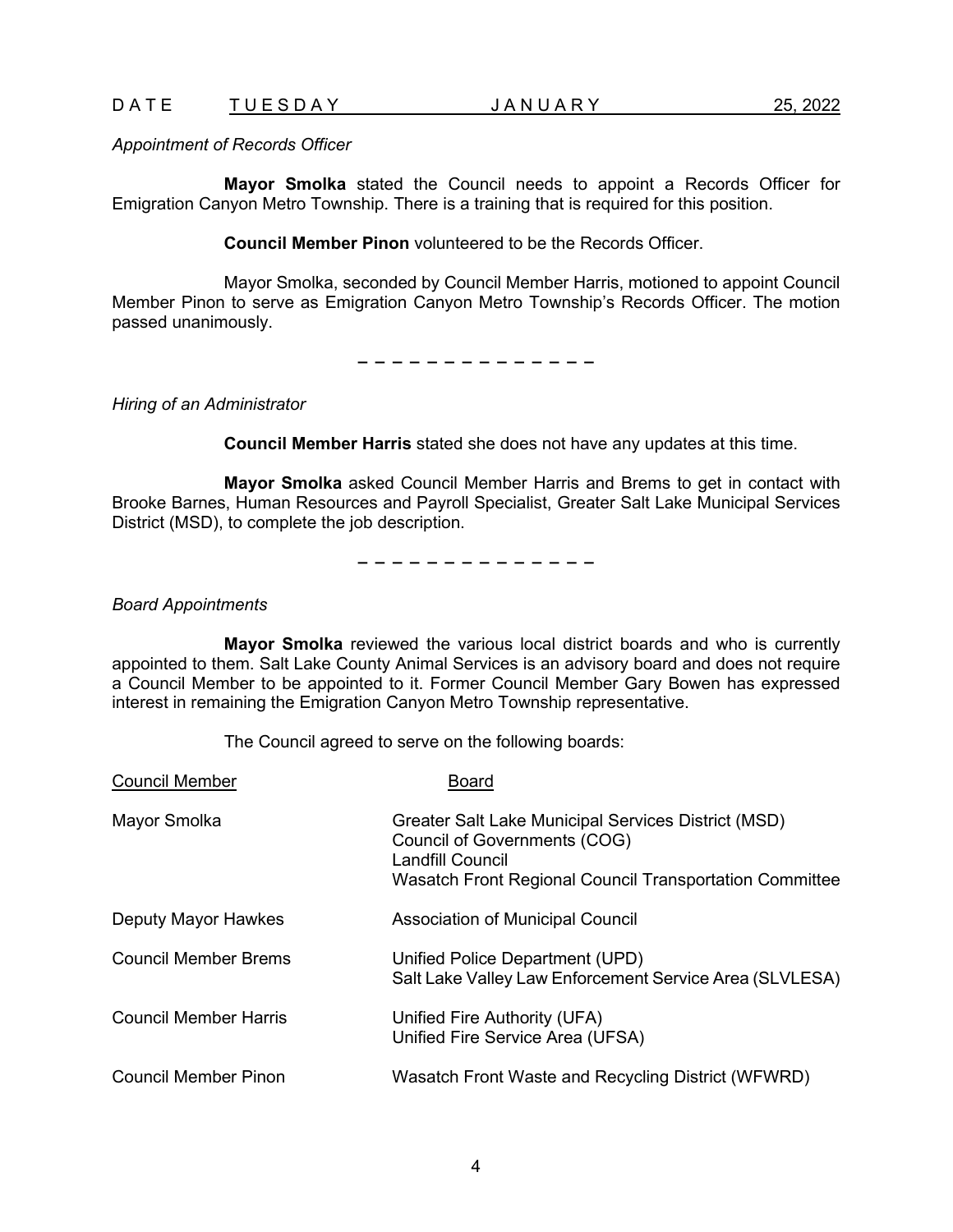|--|

Gary Bowen **Salt Lake County Animal Services Advisory Board** 

Mayor Smolka, seconded by Council Member Harris, moved to appoint Mayor Smolka to the MSD and COG, Deputy Mayor Hawkes to Association of Municipal Councils, Council Member Brems to UPD and SLVLESA, Council Member Harris to UFA and UFSA, Council Member Pinon to WFWRD, and Gary Bowen to the Salt Lake County Animal Services Advisory Board. The motion passed unanimously.

− − − − − − − − − − − − − −

*Emigration Canyon Metro Township Planning Commission Appointment* 

**Council Member Brems** stated he and Council Member Pinon met with Jodi Georux and found her to be qualified to serve on the Emigration Canyon Metro Township Planning **Commission** 

Council Member Brems, seconded by Council Member Harris, moved to appoint Jodi Georux as Commissioner of the Emigration Canyon Metro Township Planning Commission. The motion passed unanimously.

− − − − − − − − − − − − − −

*Title 12 – Administrative Code Enforcement*

**Polly McLean** reviewed the following Ordinance enacting Title 12: Administrative Code Enforcement for Metro Township code violations and amending section 1.12.010:

#### ORDINANCE NO. 2022-01-01 **Date:** January 25, 2022

ORDINANCE ENACTING TITLE 12 ADMINISTRATIVE CODE ENFORCEMENT FOR METRO TOWNSHIP CODE VIOLATIONS AND AMENDING SECTION 1.12.010

WHEREAS, Utah Code 10-3b-501 vests the powers of municipal government with the Metro Township Council ("Council") and Mayor; and

WHEREAS, Emigration Canyon Metro Township ("ECMT") Council has enacted ordinances to protect the public's health, safety, welfare, and quality of life within the Township, and

WHEREAS, the Council finds that the enforcement of township ordinances, policies, regulations, and applicable state statutes is an important public function vital to the protection of the public's health, safety, welfare, and quality of life.

NOW, THEREFORE, BE IT ORDAINED BY THE EMIGRATION CANYON METRO TOWNSHIP COUNCIL OF, UTAH, THAT:

SECTION I: Title 12 "Administrative Code Enforcement for Metro Township Code Violations," Chapters 1, 2, 3, and 4 are enacted as written in Exhibit A.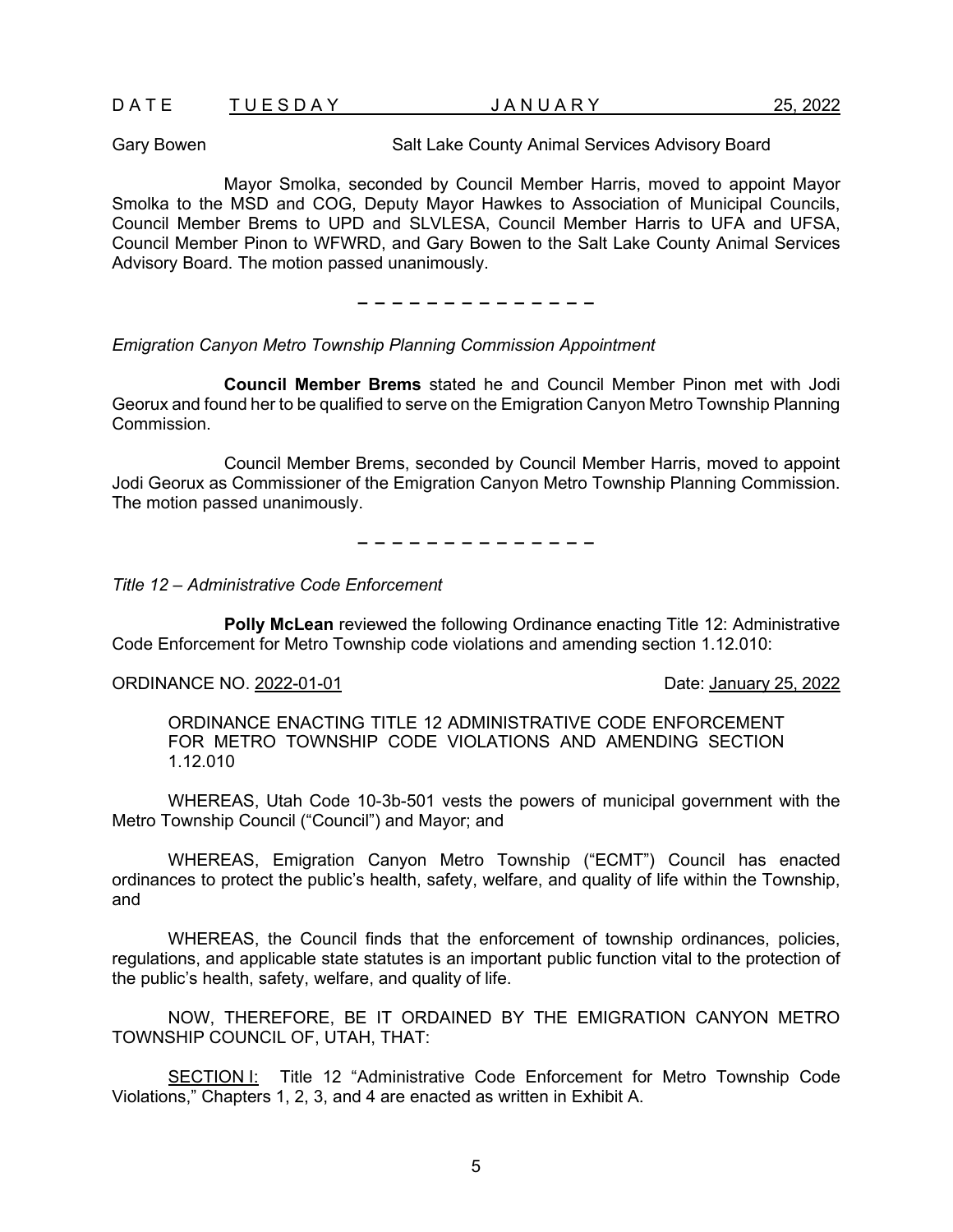### D A T E T U E S D A Y  $\overline{X}$  J A N U A R Y 25, 2022

SECTION II: Title 1, Chapter 12, Section 010 is amended as follows:

1.12.010 Penalty For Violation of Code Provisions

Any person found to have violated any provision or provisions of an ordinance included in these revised ordinances, or in ordinances hereafter enacted, shall be deemed guilty of a misdemeanor or a civil violation of Township code, and punished as provided by Township code or state criminal code for Class B misdemeanors. The township has sole discretion in deciding whether to file a civil or criminal case for the violation of any of its ordinances.

SECTION III: Effective Date. This Ordinance shall take effect upon publication.

PASSED AND APPROVED by the Emigration Canyon Metro Township Council, Utah, this 25<sup>th</sup> day of January in the year 2022.

EMIGRATION CANYON METRO TOWNSHIP

/s/ JOE SMOLKA Mayor

ATTEST:

/s/ SHERRIE SWENSEN Clerk

Council Member Harris, seconded by Council Member Hawkes, moved to adopt Ordinance 2022-01-01. The motion passed unanimously.

− − − − − − − − − − − − − −

*Legal Issues*

**Polly McLean** stated she is creating the work plan for Peak Law and would like feedback from the Council on what it would like her to work on. At the end of the agenda there is a list of future agenda items that includes a noise and night sky ordinances. She is currently working on the noise issue, would the Council like her to follow-up on the night sky ordinance?

**Mayor Smolka** stated after the Emigration Canyon Metro Township General Plan is completed, he would like the Planning Commission to review the night sky issue.

**Council Member Brems** stated the Planning Commission should begin reviewing the night sky ordinance.

**Council Member Pinon** recommended sending the night sky ordinance to the Planning Commission right away. The Planning Commission does not have a heavy workload and when there is a break from the General Plan, it can begin working on the night sky ordinance.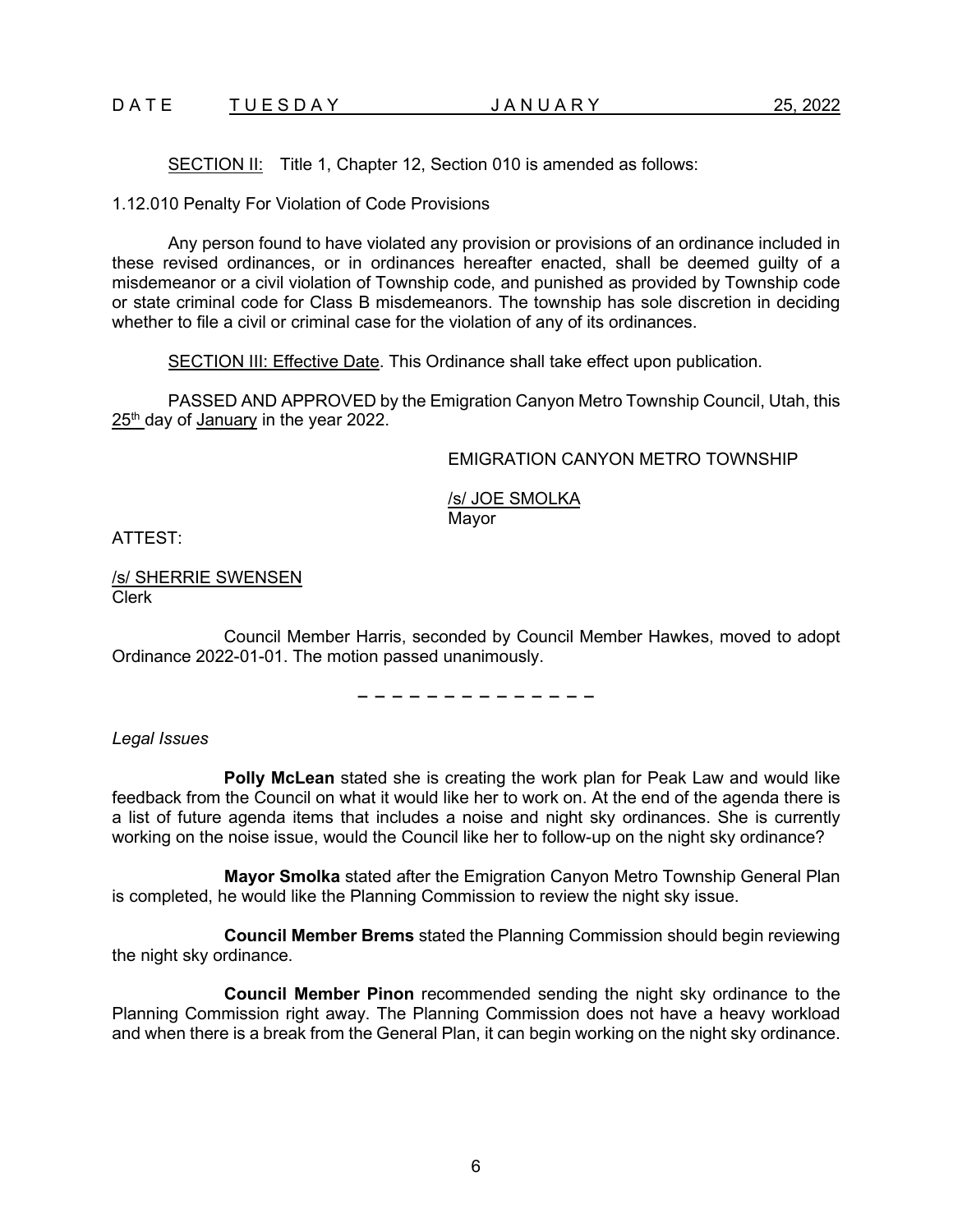**Mayor Smolka** asked to have the Planning Commission review the night sky ordinance. He would also like someone to follow H.B. 72 – Noise Pollution and update the Council on its status.

**Cameron Platt** stated he will follow H.B. 72 – Noise Pollution.

**Ms. McLean** asked if the Council would like her to work on the Wildland-Urban Interface (WUI) code.

**Mayor Smolka** stated the Planning Commission should start looking at the WUI code.

**Council Member Harris** stated the Planning Commission does not necessarily need to review the WUI code. She thinks there are individuals on the Planning Commission that could add positive feedback. Her concern is that the WUI code continues to move forward and does not get held up.

**Ms. McLean** stated the Metro Township inherited Salt Lake County's code which is focused on Salt Lake County issues. She would like to start amending the inherited codes to reflect Emigration Canyon Metro Townships needs and issues.

**Council Member Brems** asked how much time it will take to complete the amendments.

**Ms. McLean** stated it is a lot of work, she does not have a good estimate.

**Mayor Smolka** stated he thinks Ms. McLean should move forward, keeping in mind the budget that is allocated to legal counsel. The amendments will take a lot of time, he would like some time to remain available for other issues that come up.

− − − − − − − − − − − − − −

*Budget Items*

**Mayor Smolka** stated payroll was processed and workers compensation, Utah Local Governments Trust liability insurance, Clerk services, and legal counsel invoices were paid.

− − − − − − − − − − − − − −

*Minutes*

Council Member Brems, seconded by Council Member Harris, moved to accept the minutes of the Emigration Canyon Metro Township Council meetings held on November 16, 2021, and December 14, 2021. The motion passed unanimously.

# ♦♦♦ ♦♦♦ ♦♦♦ ♦♦♦ ♦♦♦

Council Member Reports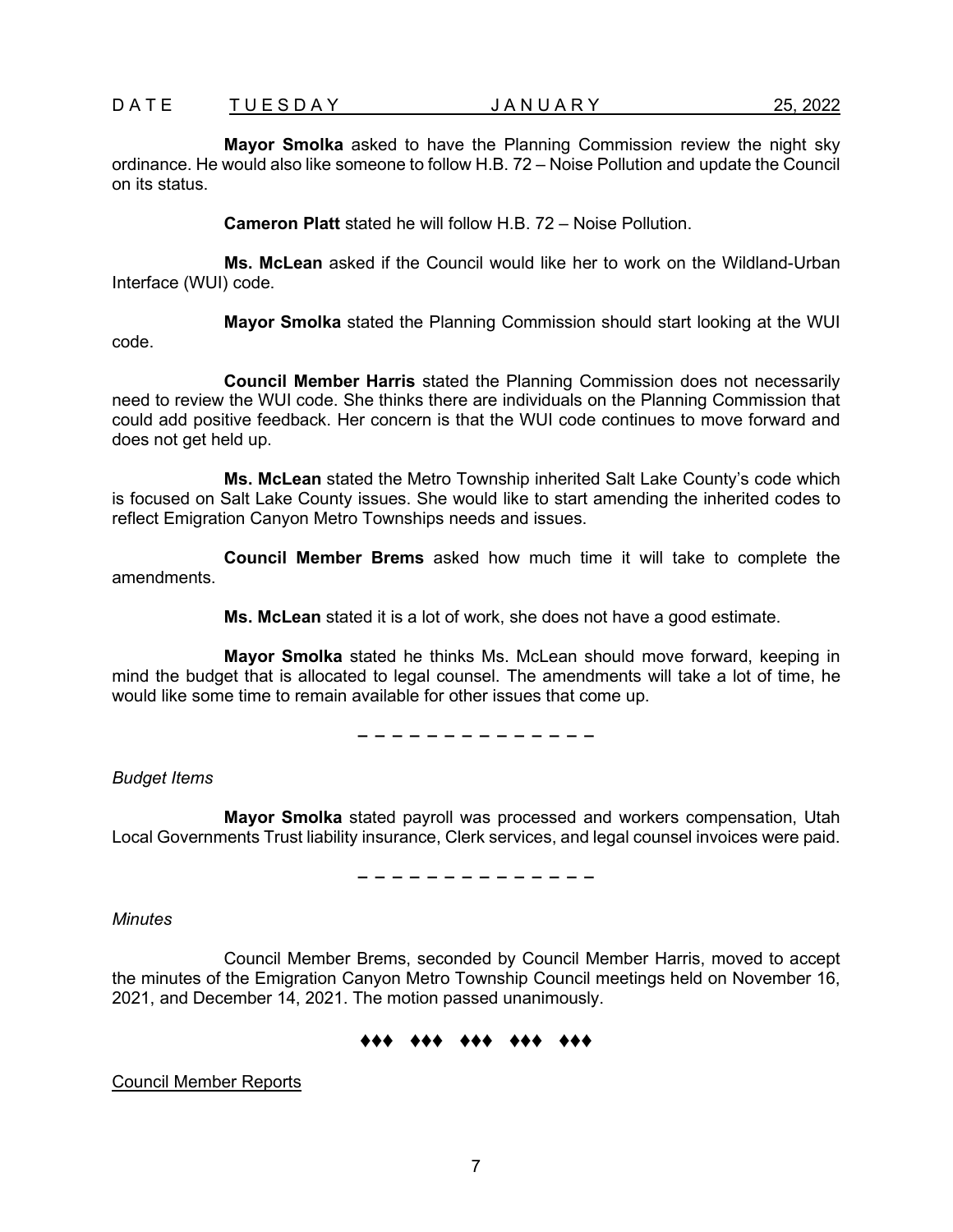### D A T U E S D A Y  $\overline{J}$  A N U A R Y 25, 2022

*Unified Police Department (UPD) & Salt Lake Valley Law Enforcement Service Area (SLVLESA)*

**Council Member Brems** stated the UPD board discussed committee assignments and welcomed Mayor Marcus Stevenson, Midvale City, to the board. The budget process is starting and negotiations for the separation of Taylorsville City is ongoing. SLVLESA hired a lobbyist to look for additional revenue sources. Several options are being discussed but no decisions have been made.

− − − − − − − − − − − − − −

*Planning Commission*

**Council Member Brems** stated he will talk to the Planning Commission regarding the night sky ordinance and WUI code.

− − − − − − − − − − − − − −

*Unified Fire Authority (UFA) & Unified Fire Service Area (UFSA)*

**Council Member Harris** stated she attend her first UFA and UFSA board meetings. There is a lot to learn and will hopefully be able to provide more detailed updates.

− − − − − − − − − − − − − −

*Animal Services*

Nothing to report.

− − − − − − − − − − − − − −

*Wasatch Front Waste and Recycling District (WFWRD)* 

**Council Member Harris** stated Council Member Pinon joined her at the last WWFRD board meeting. The Salt Lake County Council is considering the approval of WFWRD moving forward to become a local district. There is an increased burden from rising costs of facilities, equipment, and supply chain. The newly purchased trucks will be delayed.

− − − − − − − − − − − − − −

*Watershed Plan*

**Council Member Harris** stated she has a meeting with Sandy Wingert, DWQ; Eric McCulley, River Restoration; and Jack Dahlquist, River Restoration, on Tuesday.

− − − − − − − − − − − − − −

*Website*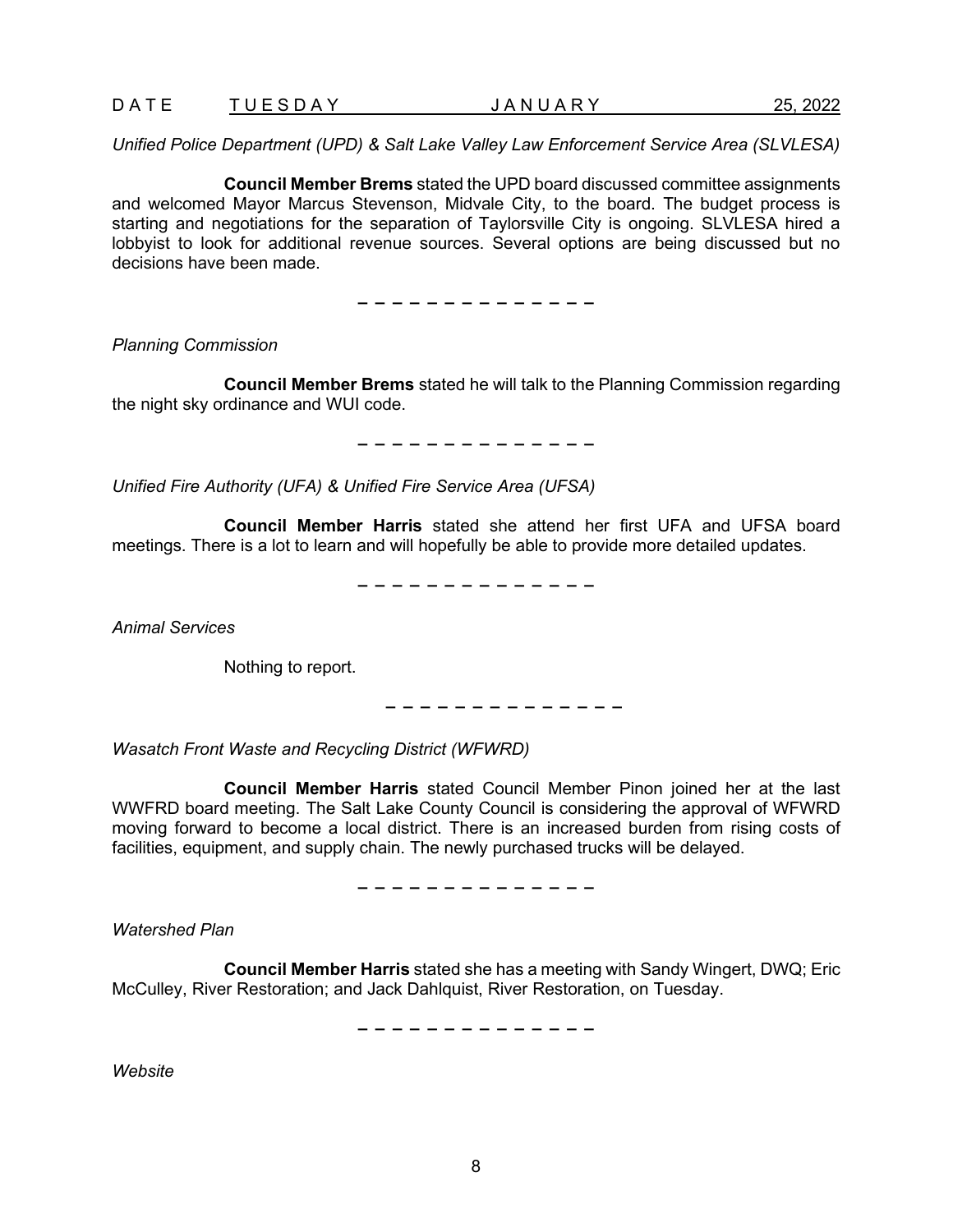**Deputy Mayor Hawkes** stated she made changes to the website and have been adding the meetings from the watershed best practices meetings.

− − − − − − − − − − − − − −

### *CodeRED*

**Deputy Mayor Hawkes** stated she continues to send CodeRED messages as needed.

− − − − − − − − − − − − − −

*Restrooms*

**Deputy Mayor Hawkes** stated there is a project manager in place for the restroom project and she is in the process of getting things lined up and getting permits.

− − − − − − − − − − − − − −

*Association of Municipal Services*

**Deputy Mayor Hawkes** stated the Association of Municipal Services meets monthly. The association is made up of all the municipalities that come together to discuss various topics and it invites experts, government officials, and other individuals to present on specific topics. Some of the topics that were discussed at the last meeting were the housing gap, air quality, affordable housing, transportation, non-profit organization that could benefit its communities, and raising money for non-profits to compliment the taxpayer funds for trails and parks. She discussed H.B. 72 – Noise Pollution and high-speed internet. Being able to connect and coordinate with different municipalities is beneficial.

− − − − − − − − − − − − − −

*Greater Salt Lake Municipal Services District (MSD)* 

**Mayor Smolka** stated the board made a job offer to an individual for the Chief Financial Officer position; however, the applicant and board could not reach an agreement. Other viable candidates are being reviewed. The MSD meets tomorrow night, and the majority of the discussions are about the bond and associated projects. Marla Howard, General Manager, MSD, has been in her role as General Manager for about a month and is doing a fantastic job.

− − − − − − − − − − − − − −

*Landfill Council*

Nothing to report.

− − − − − − − − − − − − − −